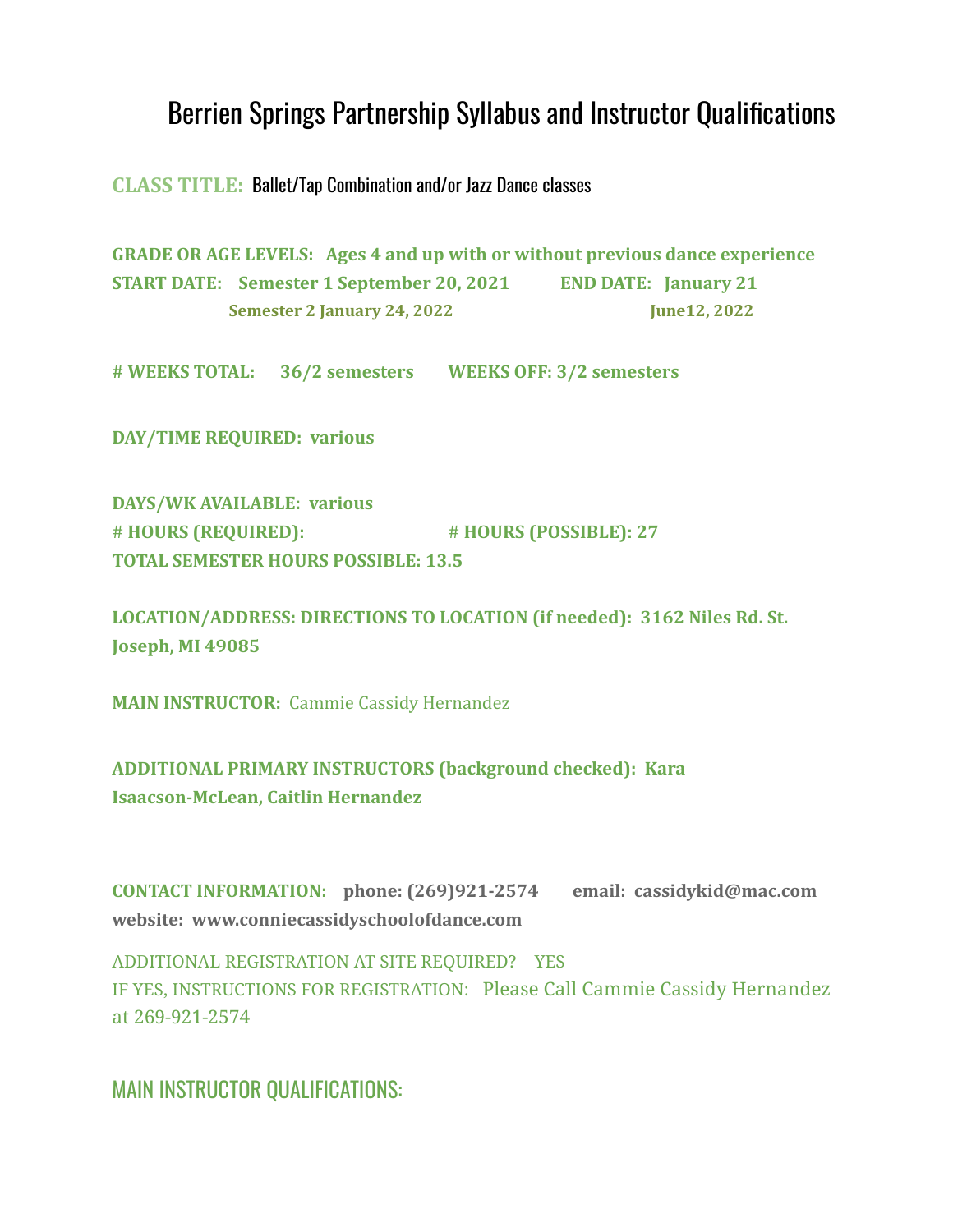Cammie Cassidy began her dance studies at the age of four with Ross McDowell. She continued local studies throughout her childhood with Connie Cassidy and Marie Buczkowski, and through master classes with notable teachers such as Al Gilbert, Gus Giordano, and Janice Barringer. She continued to study as an adult at the Dallas Ballet Academy, and completed four years of the Russian Ballet Syllabus, with Jurgen Schneider, Audrey Deckmann Mendel, Gelsey Kirkland, and many other fine teachers of international acclaim.

Cammie has been a teacher and choreographer for the St. Joseph YWCA, Lake Michigan College, St. Joseph Public Schools, Lake Michigan Catholic High School, and Michigan Lutheran High School, as well as numerous Blossomtime pageants. She was choreographer and assistant coach to Agape Equestrian Center's 1999 National Reserve Grand Champion Vaulting Team, and was a performing member of the Indiana Dance Theater company.

COURSE DESCRIPTION (complete overview shown on website): Steadily progressive ballet, tap, and/or jazz dance technique for all ages taught in a warm, welcoming environment. Those with disabilities are welcome.

## SYLLABUS/OUTLINE: WEEKLY BREAKDOWN OF PROJECT-BASED LEARNING ACTIVITY

Dance technique exercises Traveling combinations Dance routines

### COURSE OBJECTIVES AND APPROXIMATE TARGET DATES:

*By the end of the session, students will be able to demonstrate the techniques taught, use appropriate terminology, and execute dances with little or no help from instructors*

# STUDENT ASSESSMENT - what will be used to evaluate student progress and/or end of

#### semester pass/fail status?

#### All classes abide by the following:

- 1) Student agrees to attend at least 80% of class sessions/lessons offered. Attendance is kept online and tracked by Partnership staff. Failure to meet 80% or be on track to meet 80% may result in program discontinuation.
- 2) The Partnership Student Assessment or Performance Form is filled out by the